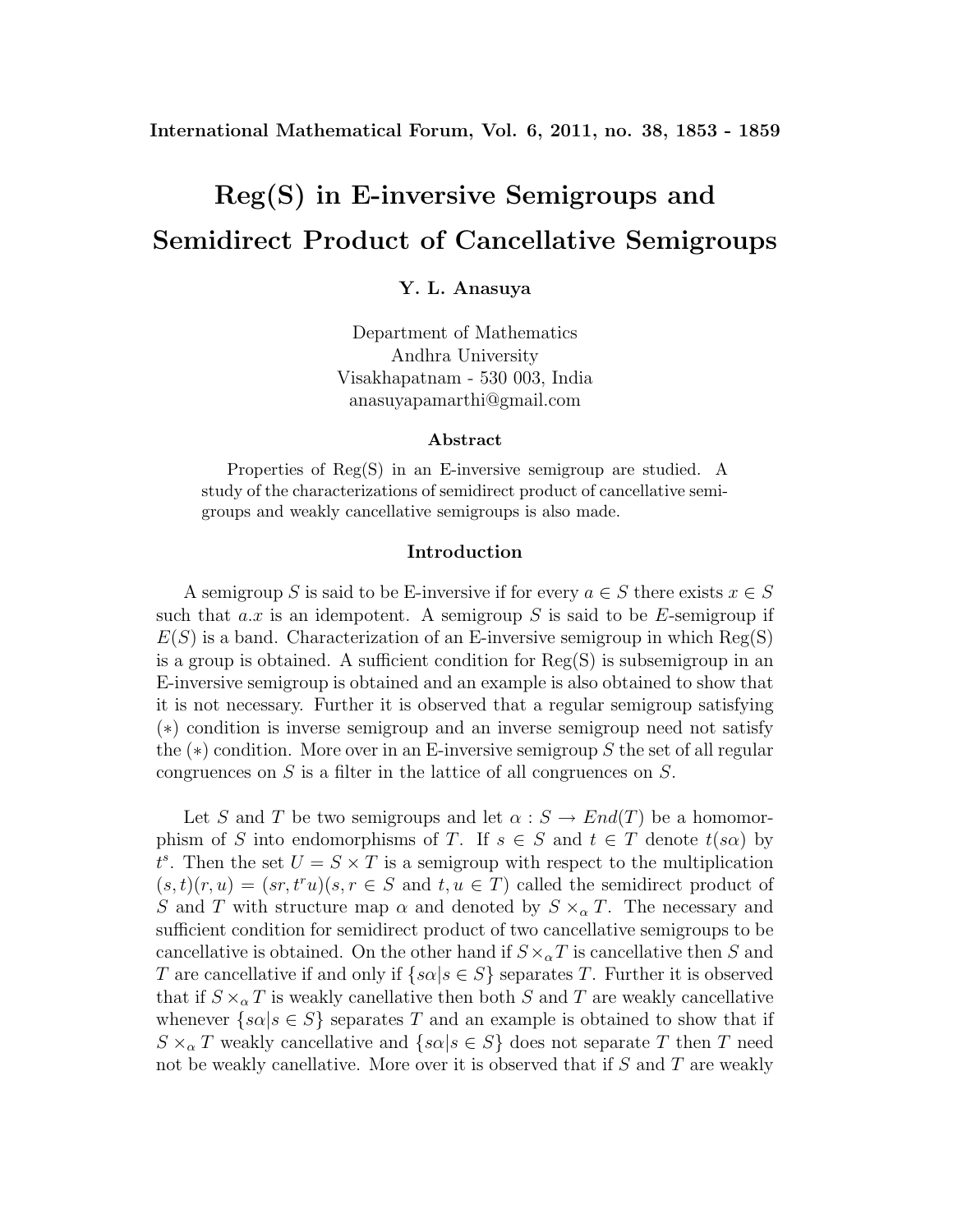cancellative semigroups and  $\alpha$  is a homomorphism from S into  $Mono(T)$  then  $S \times_{\alpha} T$  is weakly cancellative and an example is obtained to show that if S and T are weakly cancellative semigroups and  $\alpha$  is a homomorphism from S into  $End(T)$  then  $S \times_{\alpha} T$  need not be weakly cancellative even though  $\{s\alpha | s \in S\}$ separates T.

## *§***1. Reg(S) in E-inversive Semigroups**

In an E-inversive semigroup S a sufficient condition for  $\text{Re} q(S)$  is subsemigroup is that  $w(e) = v(e)$ , for all  $e \in E(S)$ 

**Theorem-1.1:** If S is an E-inversive semigroup such that  $w(e) = v(e)$ , for all  $e \in E(S)$  then  $Reg(S)$  is a subsemigroup of S.

**Proof:** Let  $e, f \in E(S)$  and  $x \in w(ef)$  then  $fxe \in w(e) \cap w(f)$  and hence  $fxe \in v(e) \cap v(f)$ . Therefore  $efxe = e$  and hence  $ef.x.ef = ef$ . Hence  $ef$  is a regular element. Thus product of any two idempotents is regular. Therefore by Theorem-2.3 in [5],  $Reg(S)$  is a subsemigroup of S.

The condition  $w(e) = v(e)$  for all  $e \in E(S)$  is only sufficient but not necessary.

**Example 1.2** Let S be a chain with more than one elements. Since S is a chain, S is regular. For any  $a, b \in S$  such that  $a \neq b$  either  $a \leq b$  or  $b \leq a$ so that  $ab = a$  or  $ba = b$ . If  $ab = a$  then  $aba = a^2 = a$ . Hence  $a \in w(b)$  and  $w(b) \neq v(b)$ .

The following theorem is the characterization of an E-inversive semigroup in which  $Reg(S)$  is a group.

**Theorem-1.3:** In an E-inversive semigroup S,  $Reg(S)$  is a subgroup of S if and only if  $w(a)$  is singleton for all  $a \in S$ .

**Proof:** First we assume that Reg(S) is a subgroup of S. Let  $a \in S$  and  $x, y \in$  $w(a)$  then  $xax = x$  and  $yay = y$ . Since Reg(S) is a group and  $E(S) \subseteq Reg(S)$ , S has only one idempotent say e. Now xa, ya, ax, ay are all idempotents and hence  $xa = ya = ax = ay = e$ . Therefore  $x = xax = yax = yay = y$ . Thus  $w(a)$  is singleton for all  $a \in S$ . Conversely assume that  $w(a)$  is singleton for all  $a \in S$ . Since  $w(e) \cap w(f) \neq \emptyset$  for all  $e, f \in E(S)$ , we have  $E(S)$  is singleton let it be e. Clearly Reg(S) is a subsemigroup of S. Let  $x \in Reg(S)$  then there exists  $x' \in Reg(S)$  such that  $xx'x = x$ . Then  $xx', x'x \in E(S)$  and hence  $xx' = x'x = e$  so that  $xe = ex = x$ . Therefore  $Reg(S)$  is a subgroup of S.

**Def 1.4:** Let S be an E-inversive semigroup. Then S is said to satisfy the condition (\*) if for any  $a, b \in S$ ,  $ab, ba \in E(S)$  implies  $ab = ba$ .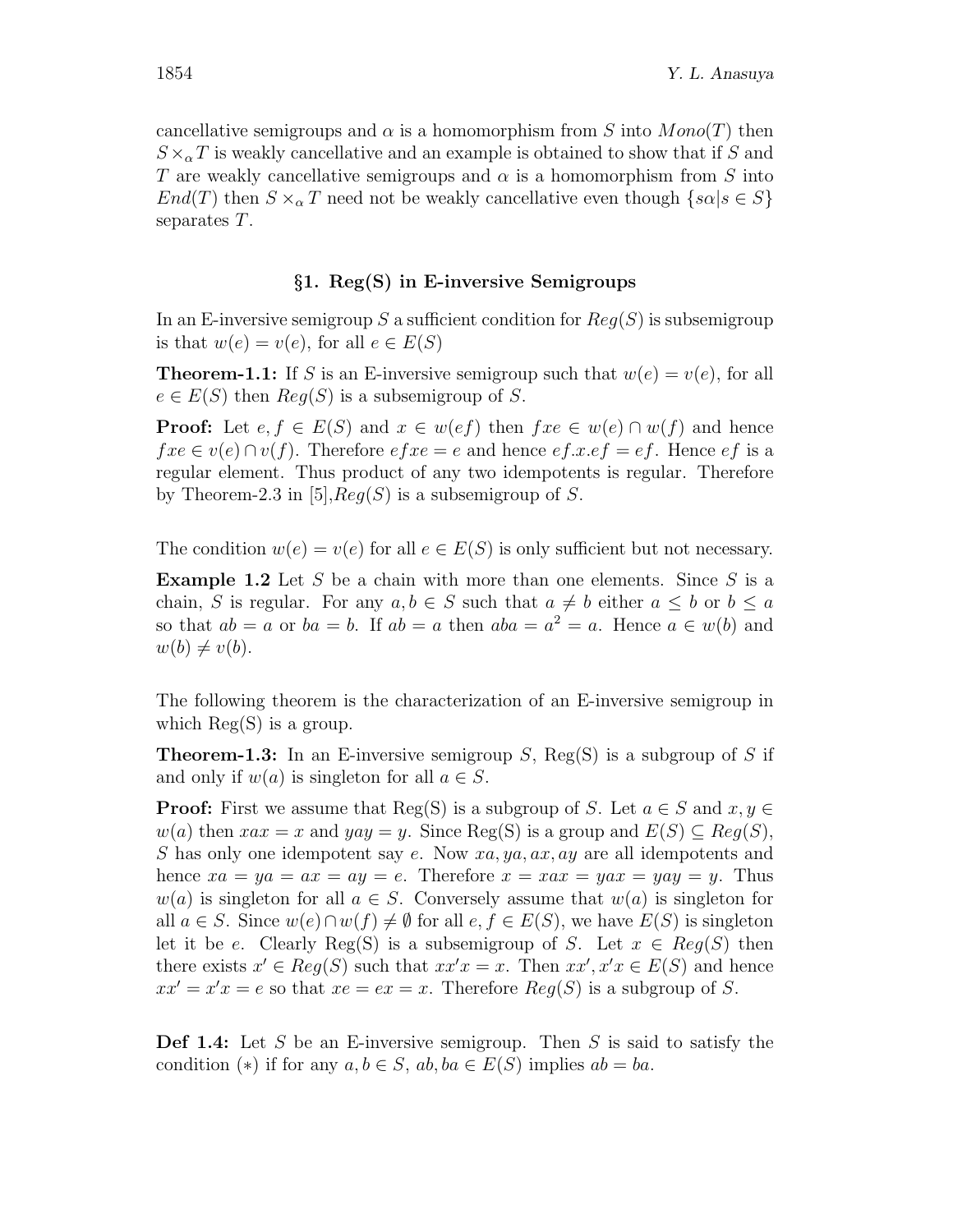A regular semigroup satisfying the (∗) condition is inverse semigroup.

**Theorem 1.5:** If S is a regular semigroup satisfying the (∗) condition then S is an inverse semigroup.

**Proof:** Let  $a \in S$  and  $a', a'' \in v(a)$  then  $a = aa'a = aa''a$  and  $a'aa' =$  $a', a''aa'' = a''$  so that we have  $aa'.aa'' = aa''$  and  $aa''.aa' = aa'$  and  $aa', aa'' \in$  $E(S)$ . Therefore by (\*) condition,  $aa'.aa'' = aa''.aa'$  and hence  $aa' = aa''.$ Similarly we can prove that  $a'a = a''a$ . Hence  $a' = a''$ . Thus S is an inverse semigroup.

The following example shows that an inverse semigroup need not satisfy the (∗) condition.

**Example 1.6** Let  $X = \{1, 2, 3, 4, 5, 6, 7, 8\}$  and S be the set of all partial one-one mappings on  $X$ . Then  $S$  is an inverse semigroup with respect to the mapping composition.

Let  $A = \{1, 2, 3\}, B = \{4, 5, 6\}, C = \{5, 6, 7\}$  and  $D = \{2, 3, 8\}$ Define  $\alpha: A \to B$  by  $1 \to 4, 2 \to 5, 3 \to 6$  $\beta: C \to D$  by  $5 \to 2, 6 \to 3, 7 \to 8$ 

Then  $\alpha.\beta$  is an identity map on  $\{2,3\}$  and  $\beta.\alpha$  is an identity map on  $\{5,6\}$ . Hence  $\alpha.\beta, \beta.\alpha \in E(S)$  and  $\alpha.\beta \neq \beta.\alpha$ . Therefore S does not satisfy the  $(*)$ condition.

**Proposition 1.7:** Let S be a semigroup such that  $E(S) \subseteq C(S)$  then S satisfies (\*), where  $C(S)$  is the center of S .i.e., for any  $a \in C(S)$ ,  $ax = xa$  for all  $x \in S$ .

**Proof:** Let  $a, b \in S$  be such that  $ab, ba \in E(S)$ . Then  $ab = ab$ . $ab = a$ . $ba = b$ .  $ba.a.b = b.a.ab = b.aba = ba.$ 

In an E-inversive semigroup the set of regular congruences is a filter in the lattice of all congruences.

**Theorem 1.8:** If S is an E-inversive semigroup then the set of all regular congruences on S is a filter in the lattice of all congruences on S.

**Proof:** Let  $\rho$  be a regular congruence  $\sigma$  be a congruence on S. Let  $a \in S$ then there exists  $a' \in S$  such that  $(a, aa'a) \in \rho \subseteq \rho \vee \sigma$ . Therefore  $\rho \vee \sigma$  is also regular congruence. Therefore the set of all regular congruences on S is a filter in the lattice of all congruences in S.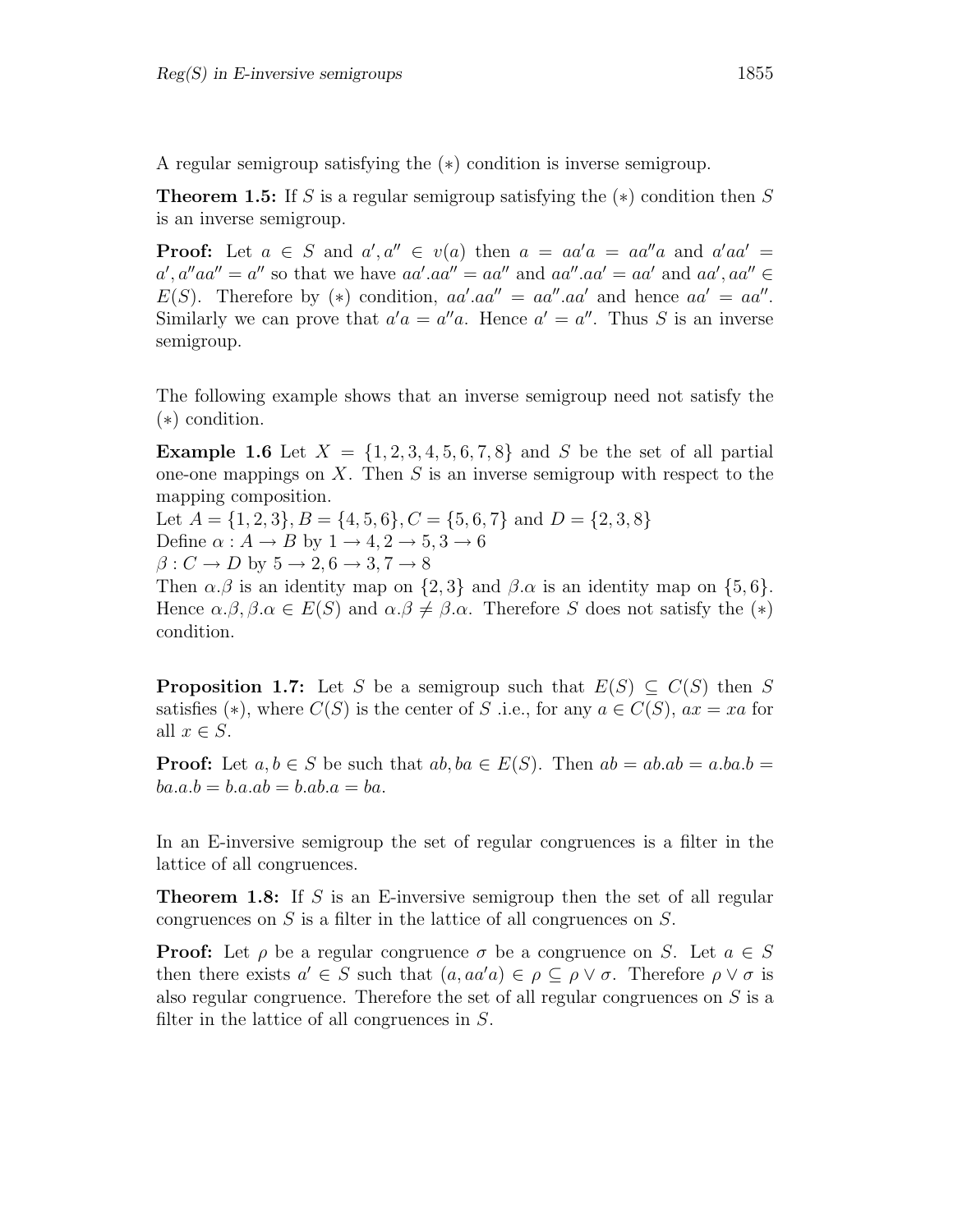## *§***2. Semidirect Product of Cancellative and Weakly cancellative Semigroups**

**Def-2.1:** A semigroup S is said to be cancellative if for any  $a, x, y \in S$ ,  $ax = ay$ or  $xa = ya$  then  $x = y$ .

**Def-2.2:** A semigroup S is said to be weakly cancellative if for any  $a, b, x, y \in$ S,  $ax = ay$  and  $xb = yb$  implies  $x = y$ .

The following theorem is the characterization of semidirect product of cancellative semigroups to be cancellative.

**Theorem-2.3:** If S and T are cancellative semigroups and  $\alpha : S \to End(T)$ is a homomorphism then  $S \times_{\alpha} T$  is cancellative if and only if s $\alpha$  is one-one for each  $s \in S$ .

**proof:** First assume that  $S \times_{\alpha} T$  is cancellative and suppose that there exists  $s \in S$  such that s $\alpha$  is not one-one. So there exists  $t_1, t_2 \in T$  such that  $t_1 \neq t_2$ and  $t_1^s = t_2^s$ . Then  $(s, t_1)(s, t_1) = (s, t_2)(s, t_1)$  and  $S \times_\alpha T$  is cancellative. Therefore  $(s, t_1)=(s, t_2)$  so that  $t_1 = t_2$  which is not true. Therefore each s $\alpha$ is one-one. Conversely assume that s $\alpha$  is one-one for all  $s \in S$  and suppose that  $(s, t) . (s_1, t_1) = (s, t) . (s_2, t_2)$ . Then  $s . s_1 = s . s_2$  and  $t^{s_1} . t_1 = t^{s_2} . t_2$ . Since S is cancellative we have  $s_1 = s_2$  and hence  $t^{s_1} \cdot t_1 = t^{s_1} \cdot t_2$  and T is cancellative therefore  $t_1 = t_2$ . Hence  $S \times_\alpha T$  is left cancellative. Similarly we can prove that  $S \times_{\alpha} T$  is right cancellative. Thus  $S \times_{\alpha} T$  is cancellative semigroup.

**Def-2.4:** Let S be a semigroup and  $H$  be a non empty subset of  $End(S)$ . Then H is said to separate S if for any  $s_1 \neq s_2$  in S there exists  $\theta$  in H such that  $s_1\theta \neq s_2\theta$ .

If  $S \times_{\alpha} T$  is cancellative then the necessary and sufficient condition for both S and T are cancellative is obtained.

**Theorem-2.5:** Let  $\alpha : S \to End(T)$  be a homomorphism such that  $S \times_{\alpha} T$  is a cancellative semigroup. Then  $\{\mathfrak{so} | \mathfrak{s} \in S\}$  separates T if and only if both S and T are cancellative.

**Proof:** Assume that  $\{s\alpha | s \in S\}$  separates T. First we observe that S is cancellative. Let  $s_1, s_2, s_3 \in S$  be such that  $s_1 s_2 = s_1 s_3$  and let  $t \in T$ . Then  $(s_1, t^{s_1})$ . $(s_2, t) = (s_1, t^{s_1})$ . $(s_3, t)$  and since  $S \times_{\alpha} T$  is cancellative we have  $(s_2, t) =$  $(s_3, t)$ . Therefore  $s_2 = s_3$ . Now suppose that  $s_2s_1 = s_3s_1$  and let  $t \in T$ . Then  $(s_2, t) \cdot (s_1, t) = (s_3, t) \cdot (s_1, t)$  and  $S \times_\alpha T$  is cancellative therefore  $s_2 = s_3$ . Now we prove that T is cancellative. Let  $t_1, t_2, t_3 \in T$  be such that  $t_1t_2 = t_1t_3$ . If  $t_2 \neq t_3$  then there exists  $s \in S$  such that  $t_2^s \neq t_3^s$ . Also we have  $(s, t_1) \cdot (s, t_2^s)$  =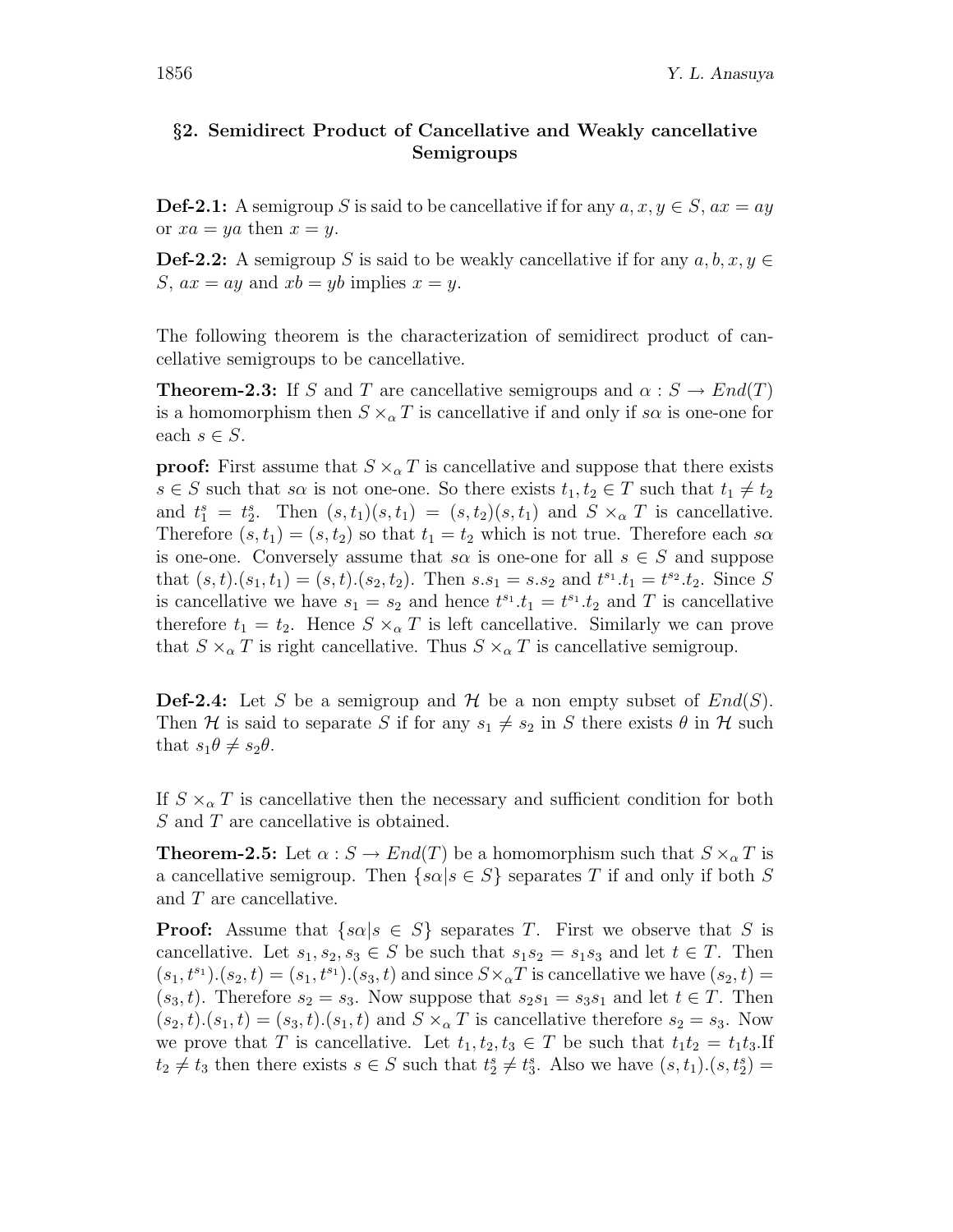$(s, t_1) \cdot (s, t_3^s)$ . Since  $S \times_\alpha T$  is cancellative we have  $(s, t_2^s) = (s, t_3^s)$  and hence  $t_2^s = t_3^s$  which is not true. Hence  $t_2 = t_3$ . Therefore T is right cancellative. Similarly we can prove that  $T$  is left cancellative. Thus  $T$  is cancellative semigroup.

**Corollary-2.6:** Let S and T be two semigroups and  $\alpha : S \to Mono(T)$  is a homomorphism. Then  $S \times_{\alpha} T$  is cancellative if and only if S and T are cancellative.

If  $S \times_{\alpha} T$  is cancellative then  $\{s\alpha | s \in S\}$  separates T is an equivalent condition for both  $S$  and  $T$  are cancellative where as in the case of weakly cancellative semigroups it is only sufficient but not necessary.

**Lemma-2.7:** Let S and T be two semigroups and  $\alpha : S \rightarrow End(T)$  be a homomorphism such that  $S \times_{\alpha} T$  is cancellative. If  $\{s\alpha | s \in S\}$  separates T then both  $S$  and  $T$  are weakly cancellative.

**Proof:** First we prove that S is weakly cancellative. Let  $s_1, s_2, s_3, s_4 \in S$ be such that  $s_1s_2 = s_1s_3$  and  $s_2s_4 = s_3s_4$ . Let  $t \in T$ . Then we have  $(s_1, t^{s_1}).(s_2, t)=(s_1, t^{s_1}) (s_3, t)$  and  $(s_2, t).(s_4, t)=(s_3, t)(s_4, t)$  and  $S \times_{\alpha} T$ is weakly cancellative. Therefore  $(s_2, t)=(s_3, t)$  and hence  $s_2 = s_3$ . Thus S is weakly cancellative. Now we prove that  $T$  is weakly cancellative. Let  $t_1, t_2, t_3, t_4 \in T$  be such that  $t_1 t_2 = t_1 t_3$  and  $t_4 t_2 = t_4 t_3$ . If  $t_2 \neq t_3$  then there exists  $s \in S$  such that  $t_2^s \neq t_3^s$ . For this  $s \in S$  we have  $(s, t_1) \cdot (s, t_2^s) = (s, t_1) \cdot (s, t_3^s)$ and  $(s, t_2^s) \cdot (s, t_4^s) = (s, t_3^s) \cdot (s, t_4^s)$  and  $S \times_\alpha T$  is weakly cancellative so that we have  $(s, t_2^s) = (s, t_3^s)$  and hence  $t_2^s = t_3^s$  which is not true. There fore T is weakly cancellative.

In the following example it is observed that if we drop the condition that  $\{\mathfrak{s}\alpha | \mathfrak{s} \in S\}$  separates T in the above lemma then T need not be weakly cancellative.

**Example-2.8:** Let S be any weakly cancellative semigroup and let  $T =$  $\{0, a, b\}$  be a semigroup with the following multiplication table

- 000
- $0 \quad a \quad b$
- $0 \quad b \quad a$

Define  $\alpha : S \to End(T)$  by  $s\alpha = \theta$  for all  $s \in S$  where  $\theta : T \to T$ by  $t\theta = a$  for all  $t \in T$ . clearly  $\alpha$  is a homomorphism. Suppose that  $(s_1, t_1) \cdot (s_2, t_2)=(s_1, t_1) \cdot (s_3, t_3)$  and  $(s_2, t_2) \cdot (s_4, t_4)=(s_3, t_3) \cdot (s_4, t_4)$  in  $S \times_{\alpha} T$ . Then we have  $s_1s_2 = s_1s_3$ ,  $s_2s_4 = s_3s_4$  and  $t_1^{s_2}t_2 = t_1^{s_3}t_3$ ,  $t_2^{s_4}t_4 = t_3^{s_4}t_4$ . Since S is weakly cancellative  $s_2 = s_3$  and hence  $t_1^{s_2} t_2 = t_1^{s_2} t_3$  and  $t_2^{s_4} t_4 = t_3^{s_4} t_4$ which implies  $at_2 = at_3$  and  $at_4 = at_4$ . Hence  $t_2 = t_3$  (Since a is identity in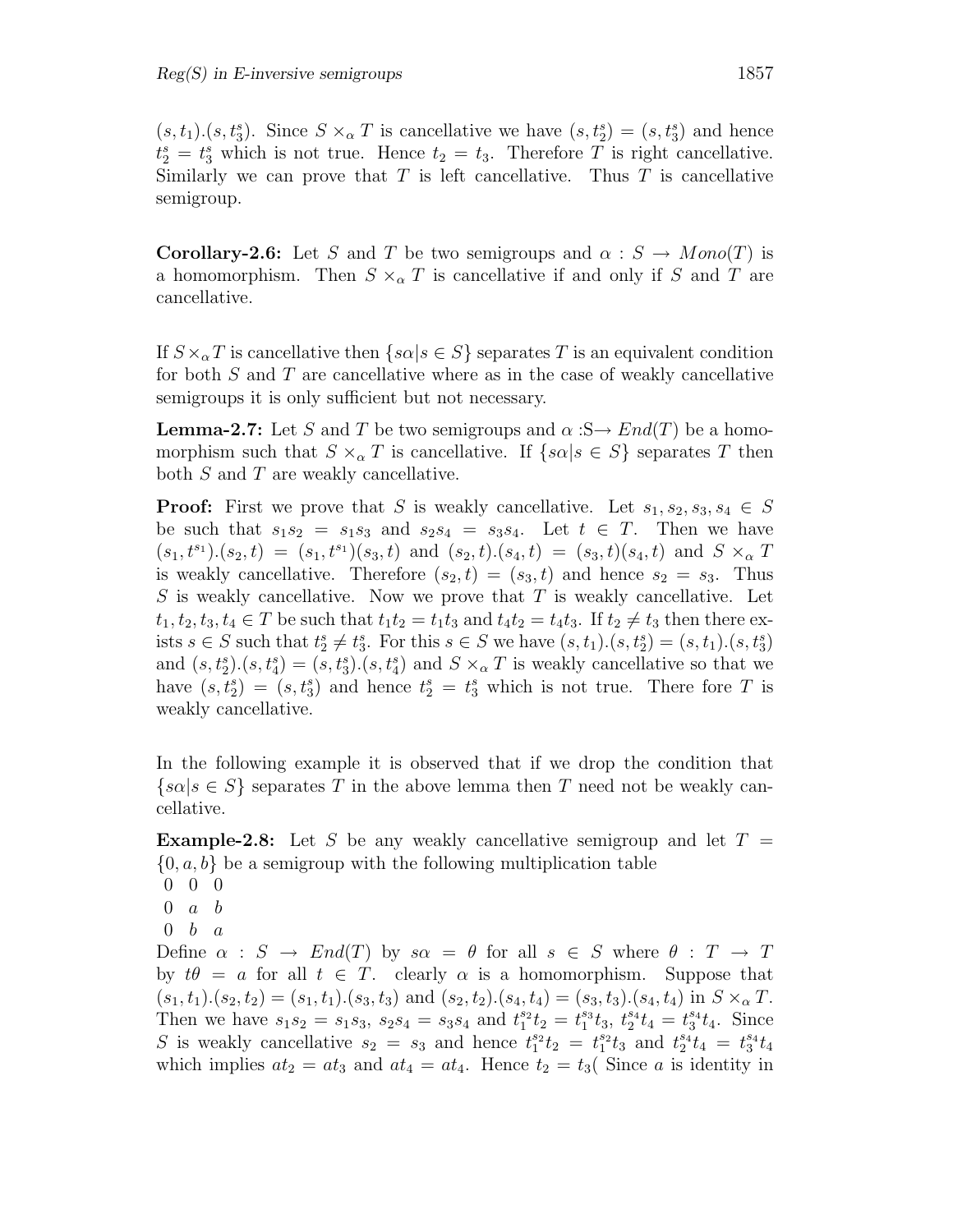T). Therefore  $S \times_{\alpha} T$  is weakly cancellative. But T is not weakly cancellative ( since  $0.a = 0.b, a.0 = b.0$  and  $a \neq b$ )

If S and T are weakly cancellative and each s $\alpha$  is one-one then  $S \times_{\alpha} T$  is weakly cancellative but not the converse.

**Lemma-2.9:** Let S and T be two weakly cancellative semigroups and  $\alpha : S \to$  $Mono(T)$  is a homomorphism then  $S \times_{\alpha} T$  is weakly cancellative.

**Proof:** Let  $(s_1, t_1), (s_2, t_2), (s_3, t_3), (s_4, t_4) \in S \times_{\alpha} T$  be such that  $(s_1, t_1). (s_2, t_2)$  $(s_1, t_1)$ . $(s_3, t_3)$  and  $(s_2, t_2)$ . $(s_4, t_4)=(s_3, t_3)$ . $(s_4, t_4)$ . Then  $s_1s_2 = s_1s_3$ ,  $s_2s_4 =$  $s_3s_4$  and  $t_1^{s_2}t_2 = t_1^{s_3}t_3$ ,  $t_2^{s_4}t_4 = t_3^{s_4}t_4$ . Since S is weakly cancellative we have  $s_2 = s_3$  and hence  $t_1^{s_2}t_2 = t_1^{s_2}t_3$  and  $t_2^{s_4}t_4 = t_3^{s_4}t_4$ . Applying  $s_4\alpha$  to the first term we have  $t_1^{s_2s_4}t_2^{s_4} = t_1^{s_2s_4}t_3^{s_4}$  and  $t_2^{s_4}t_4 = t_3^{s_4}t_4$  and we have T is weakly cancellative therefore  $t_2^s = t_3^{s_4}$  and  $s_4\alpha$  is one-one. Hence  $t_2 = t_3$ . Thus  $S \times_\alpha T$  is weakly cancellative.

The following example shows that if  $S$  and  $T$  are weakly cancellative semigroups and  $\alpha : S \to End(T)$  is a homomorphism such that not all s $\alpha$  is one-one then  $S \times_{\alpha} T$  need not be weakly cancellative even though  $\{s\alpha | s \in S\}$ separates T.

**Example-2.10:** Let  $S = \{s_1, s_2\}$  and  $T = \{t_1, t_2, t_3\}$  be two left zero semigroups and  $\alpha : S \to End(T)$  is defined by

 $s_1\alpha$  as  $t_1 \longrightarrow t_1$  $t_2 \longrightarrow t_2$  $t_3 \longrightarrow t_1$ and  $s_2\alpha$  as  $t_1 \longrightarrow t_1$  $t_2 \longrightarrow t_2$  $t_3 \longrightarrow t_2$ 

Then  $s_1\alpha$  and  $s_2\alpha$  are endomorphisms on T. and  $\alpha$  is a homomorphism of S into  $End(T)$ . Clearly  $s_1\alpha, s_2\alpha$  separate T and both are not one-one. Also we have  $(s_1, t_1) \cdot (s_1, t_3)=(s_1, t_3) \cdot (s_1, t_3)$  and  $(s_1, t_1) \cdot (s_1, t_1)=(s_1, t_1) \cdot (s_1, t_3)$  and  $t_1 \neq t_3$ . Therefore  $S \times_\alpha T$  is not weakly cancellative.

**Corollary-2.11:** Let S and T be two semigroups and  $\alpha : S \to \text{Monod}(T)$  is a homomorphism of S into monomorphisms of T. Then S and T are weakly cancellative if and only if  $S \times_{\alpha} T$  is weakly cancellative.

### **Acknowledgement**